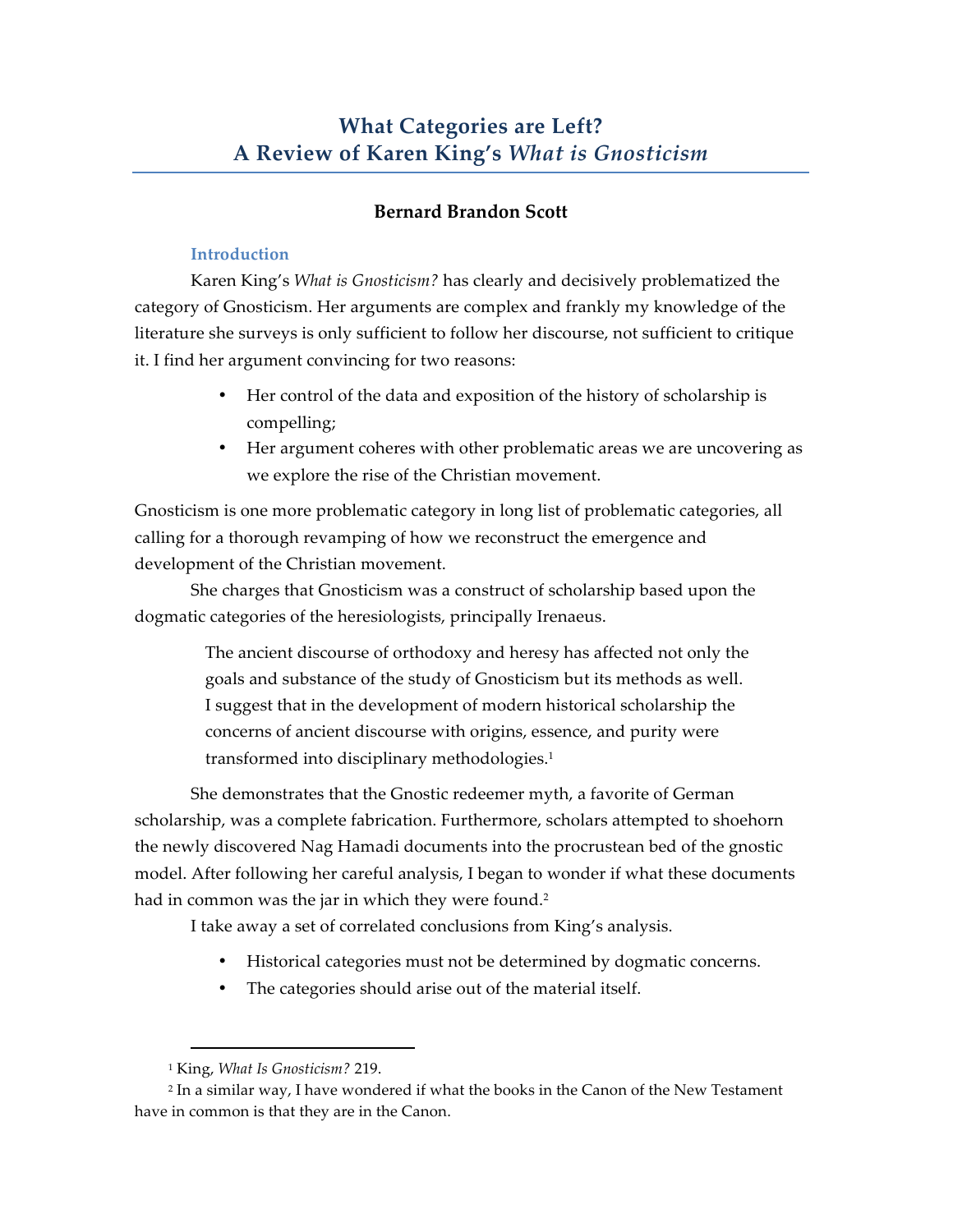### **Plato is the Problem**

At the heart of King's charge against the scholarly gnostic model is its dependence upon the dogmatic categories, especially those of Irenaeus. Ultimately it is a dogmatic model, not an historical model.<sup>3</sup> Thus her argument is another in the long line that attempts to free the study of early Christianity from the grasp of dogma and theological needs. This debate extends back to the origins of our discipline: back to Herman Samuel Reimarus, David Fredrick Strauss, and Ferdinand Christina Bauer. It has been a long and difficult struggle, always being refought in each generation. Gains are never as complete as we think and the task always remains unfinished.

King argues that the categories of the heresiologists where determined by dogmatic needs. Since they sought to define who was in and who was out, these needs were also political.

> Thus his [Irenaeus's] refutation was two-pronged: to describe the false teachings and to provide the true. In so doing, his work *Against the Heresies* not only laid the basis for what would later become Christian orthodoxy, but also set a pattern for attacking one's opponents that would persist to the present day.4

This is essentially correct, but it can be pushed deeper. Irenaeus seeks to protect and prove the truth of Christianity by following the ancient Greek model of Socrates, Plato, and Aristotle. He is after the essence of Christianity which he maintains the heretics have defiled. For Plato, the form or, in Aristotle's terms, the essence precedes or pre-exists existence. It is eternal, perfect, and changeless. What we see in this world is defective and error prone, yet it reflects that perfect other world. Our senses perceive these perfect forms but only in a reflected way. This model is often referred to as essentialism.

<sup>&</sup>lt;sup>3</sup> This dogmatic prejudice is easily seen in debates concerning the Gospel of Thomas. Identifying it as "Gnostic" means that it is not historical, not reliable, as though canonical meant the opposite. John Meier, *A Marginal Jew: Rethinking the Historical Jesus*, is a good example of this tendency. He assumes that "among first-generation Christian leaders, there was a common gospel message on which all of them agreed," (118) pointing to 1 Cor 15:11. Likewise "from the very beginning of Christian preaching about Jesus, there was a certain 'biographical' thrust that formed the Jesus tradition in a direction that ultimately produced the canonical Gospels." This biographical thrust is anti-gnostic. Notice the implicit use of Irenaeus's model: the pure the essence of the gospel handed on in the canonical gospels. In Meier's discussion of the Gospel of Thomas, showing that it is Gnostic is what resolves the question of its use as a historical resource for the historical Jesus (125-6).

<sup>4</sup> King, *What Is Gnosticism?* 31.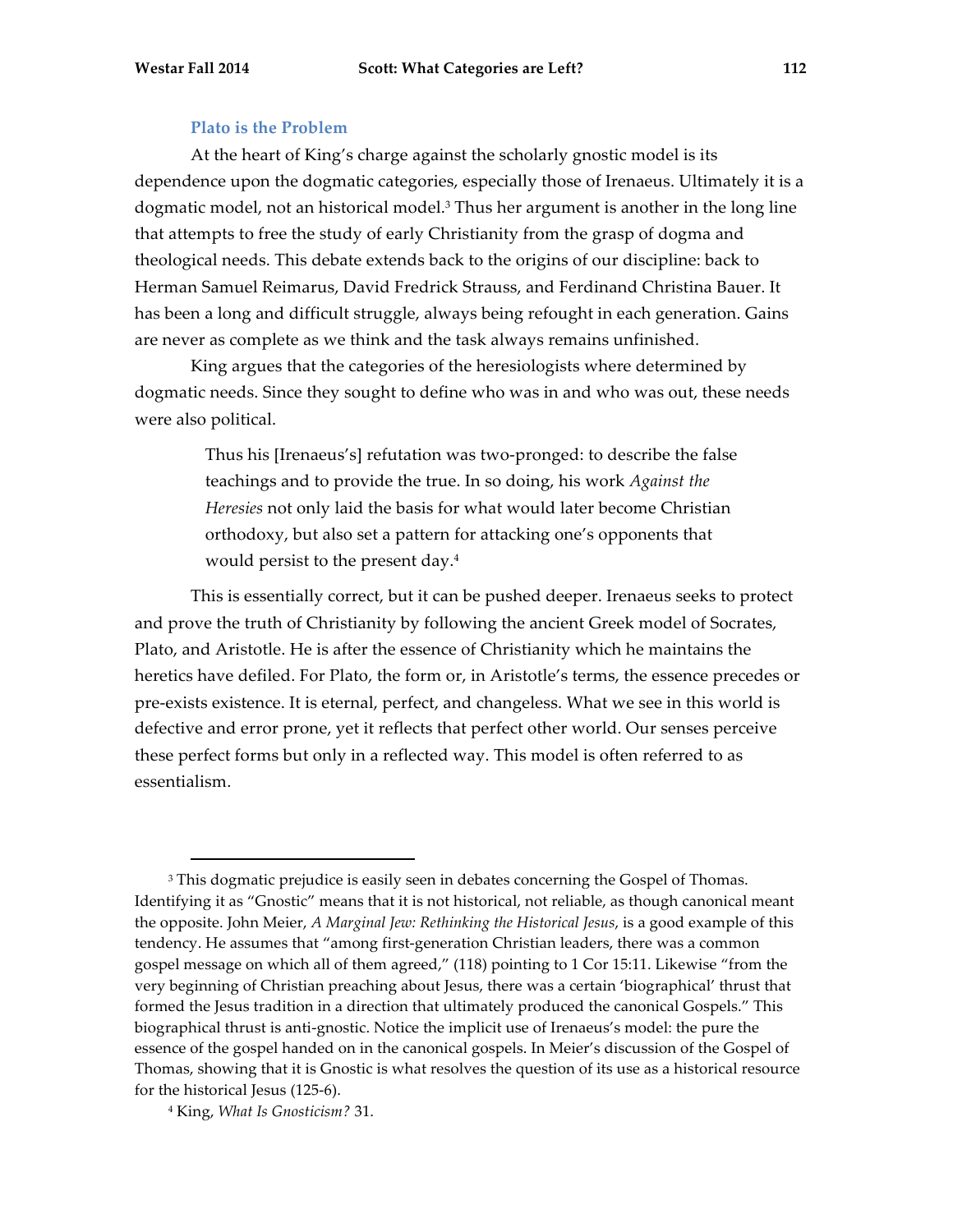Irenaeus has adopted and adapted this model for his apologetic purposes. The pure essence is handed on through the unbroken chain of apostolic succession, what King calls the argument from genealogy. He lays this out in Book 3, chapter 1, part 1 of *Against Heresies*.

> It is within the power of all, therefore, in every Church, who may wish to see the truth, to contemplate clearly the tradition of the apostles manifested throughout the whole world. 5

Like an eternal, unchanging form, the truth is contained in a guaranteed vehicle, "in the tradition of the apostles." This truth they took care to hand on:

> We are in a position to reckon up those who were by the apostles instituted bishops in the Churches, and [to demonstrate] the succession of these men to our own times.

Like the forms themselves, those who were entrusted with handing on the truth "should be very perfect and blameless in all things." The chain from the apostles to the bishops is like the chain of a perfect philosophical school. From Christ the prefect philosopher, to the apostles, to the bishops, a perfect, unchanging essence is handed on to perfect and blameless successors. This very chain of succession (genealogy) guarantees the truth of what they hand on:

> [They] taught nor knew of anything like what these [heretics] rave about. For if the apostles had known hidden mysteries, which they were in the habit of imparting to the perfect apart and privily from the rest, they would have delivered them especially to those to whom they were also committing the Churches themselves.

The truth and those who pass it on are perfect and unchanging. Those are the marks of truth. The heretics "rave" and are disordered and have changed the unchangeable, thus proving they are not true.

Irenaeus has co-opted Plato's model for his understanding of the truth of Christianity. That truth must be a perfect, unchanging essence. The heretics have evidently corrupted that pure, eternal, and perfect essence. In fact, their lack of moral perfection is proof of their heresy because ethics and ontology are interchangeable.

The underlying power of Plato's model is evident in Irenaeus's defense of why there must be four and only four gospels. Four in his analysis is the number of perfection.

 <sup>5</sup> Translation of Irenaeus, *Against Heresies,* is from the *Ante-Nicene Fathers*, vol 1, Kindle edition.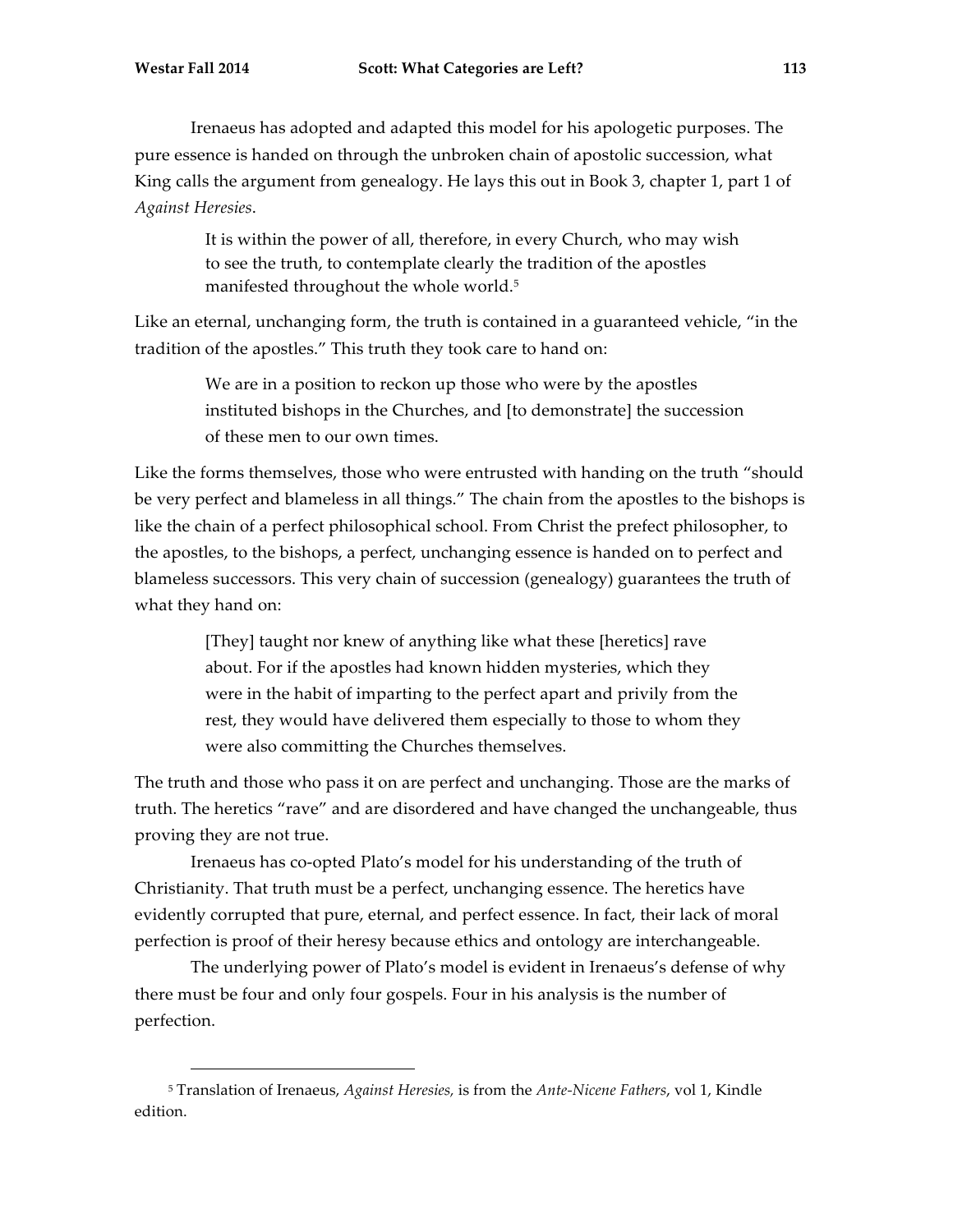It is not possible that the Gospels can be either more or fewer in number than they are. For, since there are four zones of the world in which we live, and four principal winds, while the Church is scattered throughout all the world, and the "pillar and ground" of the Church is the Gospel and the spirit of life; it is fitting that she should have four pillars, breathing out immortality on every side, and vivifying men afresh.

There is only one Gospel but four gospels, so the four gospels represent the perfect representation of the one—their very fourness demonstrates their perfection.

> It is evident that the Word, the Artificer of all, He that sitteth upon the cherubim, and contains all things, He who was manifested to men, has given us the Gospel under four aspects, but bound together by one Spirit. As also David says, when entreating His manifestation, "Thou that sittest between the cherubim, shine forth." For the cherubim, too, were four-faced, and their faces were images of the dispensation of the Son of God. For, [as the Scripture] says, "The first living creature was like a lion," symbolizing His effectual working, His leadership, and royal power; the second [living creature] was like a calf, signifying [His] sacrificial and sacerdotal order; but "the third had, as it were, the face as of a man,"-an evident description of His advent as a human being; "the fourth was like a flying eagle," pointing out the gift of the Spirit hovering with His wings over the Church. And therefore the Gospels are in accord with these things, among which Christ Jesus is seated. For that according to John relates His original, effectual, and glorious generation from the Father, thus declaring, "In the beginning was the Word, and the Word was with God, and the Word was God." Also, "all things were made by Him, and without Him was nothing made." For this reason, too, is that Gospel full of all confidence, for such is His person. 6

Like a pure Platonic form, the Word is one and the Gospel is one with four manifestations. But unlike a Platonic form, it is clearly manifest here and now in the apostolic tradition. The heretics who deviate and corrupt this pure, changeless form correspond to the imperfect shadows on the cave wall.

As King demonstrates, Irenaeus's model has not only had a great influence on the scholarly construction of Gnosticism, but it has set a course for all succeeding

 <sup>6</sup> *Against Heresies*, 3.11.8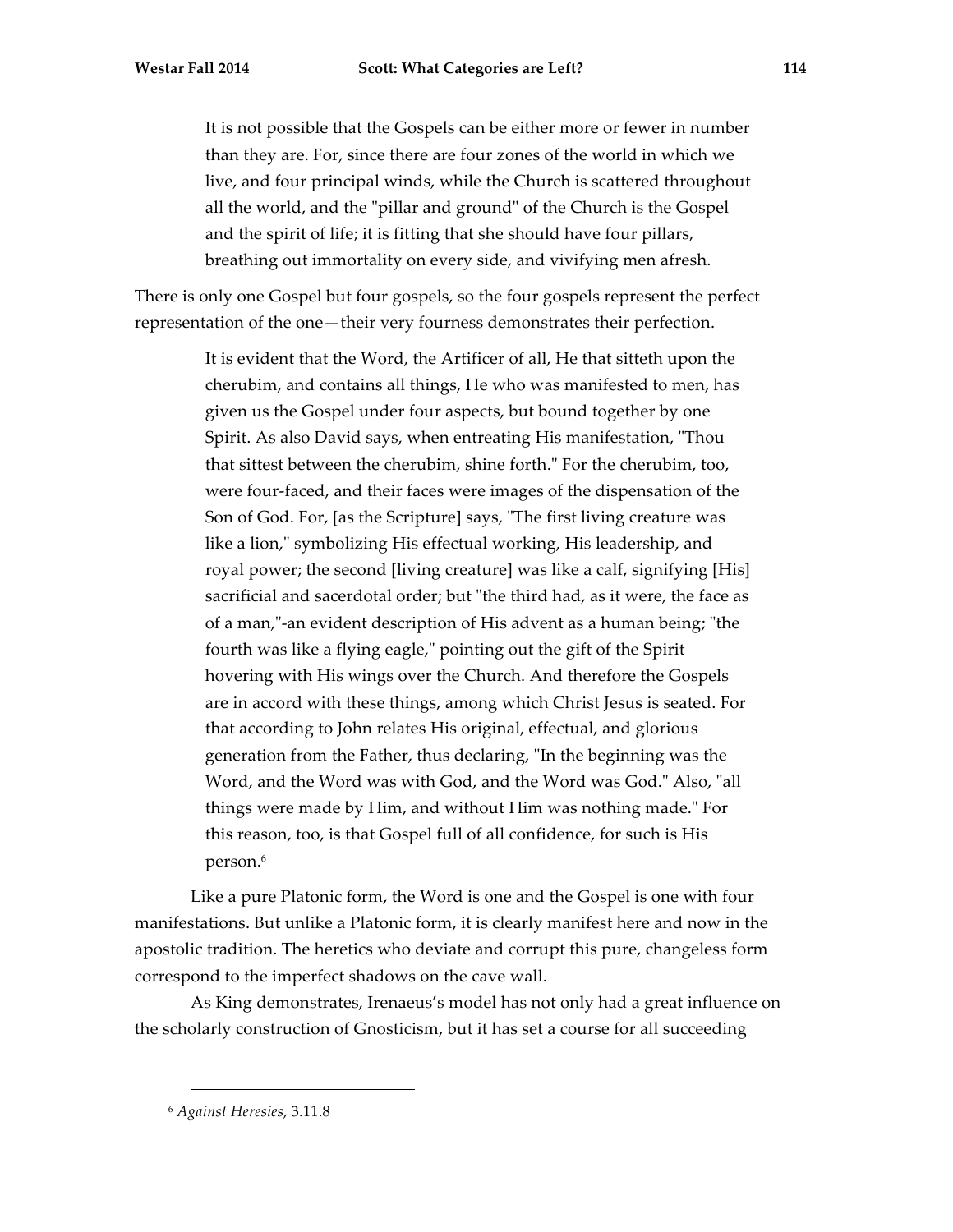Christianity. Christianity has sought to define its pure essence and to eliminate those who did not conform.

On a personal note, my doctoral dissertation was on the debate been Adolf von Harnack<sup>7</sup> and Alfred Loisy<sup>8</sup> concerning the essence of Christianity. Ironically Harnack, a Protestant and defender of Marcion, sought the pure essence of the Gospel, while Loisy, a Roman Catholic, maintained that Harnack's pure essence was an illusion. Harnack employed the analogy of the fruit with its seed. Remove the fruit and find the seed, the pure essence. Loisy thought maybe Harnack's fruit had metamorphosed into an onion one kept peeling away the layers until there was nothing left. For Loisy the more correct analogy was the tree which organically grew from an acorn. But the acorn was not the essence of tree, only a beginning and the tree was constantly changing.<sup>9</sup>

#### **Darwin as Guide**

It is important to appreciate the fundamental intellectual debt of Western thought to the doctrine of essentialism. Showing that Irenaeus was wrong and that we should not use dogmatic categories is not sufficient. We need to be careful not fall into an unthinking essentialism of our own. I take King's study of *The Secret Revelation of John* to be an effort to do just this. She analyses it on its own terms, not a representative of some "type" or "essence" of a religion.10

But Irenaeus has buried essentialism in the DNA of Christianity, just as Plato has put essentialism into the DNA of Western thought. It constitutes a major struggle to free ourselves of this intellectual habit.

According to Ernst Mayr, Darwin's rejection of essentialism was a critical aspect of his achievement and the lingering strength of essentialism was central in preventing biologists from accepting Darwinism. Mayr was in a unique position to pass judgment on this issue. The opening paragraph of Wikipedia article "Ernst Mayr"11 summarizes his importance:

> [He] was one of the 20th century's leading evolutionary biologists. He was also a renowned taxonomist, tropical explorer, ornithologist, and historian of science. His work contributed to the conceptual revolution

 <sup>7</sup> Harnack, *What Is Christianity?*

<sup>8</sup> Loisy, *The Gospel and the Church*. My introductory essay to the reprint of this book in the Lives of Jesus Series attempts to situate the debate between Harnack and Loisy in its historical context.

<sup>9</sup> King takes note of this debate in long endnote, # 14, 291, and devotes chapter 3 to Harnack.

<sup>&</sup>lt;sup>10</sup> See Maia Kotrosits paper in this session, "But What Do We Call It? Crises of Categories and The Secret Revelation of John."

<sup>11</sup> http://en.wikipedia.org/wiki/Ernst\_Mayr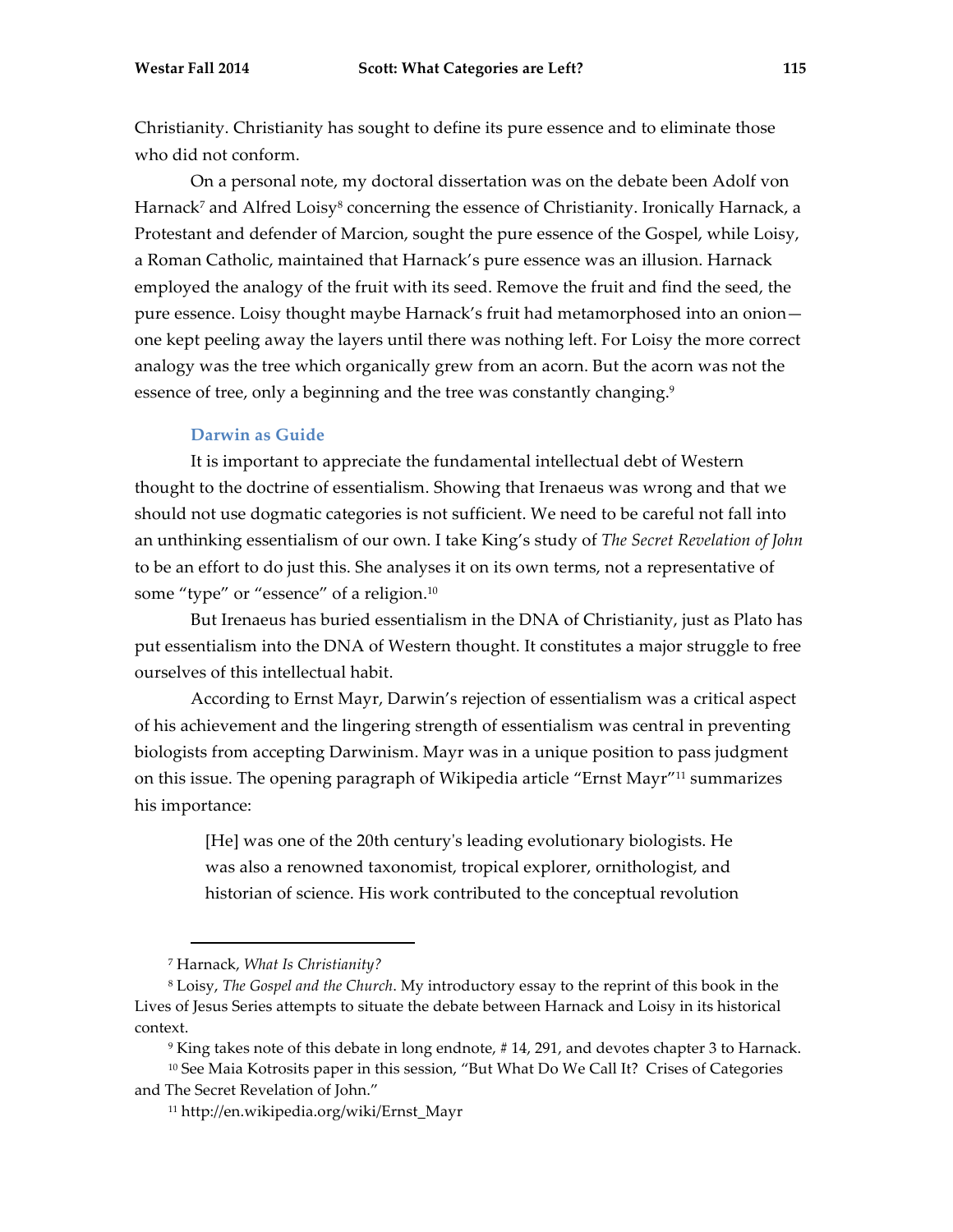that led to the modern evolutionary synthesis of Mendelian genetics, systematics, and Darwinian evolution, and to the development of the biological species concept.

A long time professor at Harvard, he was one of the most important formulators of the Darwinian synthesis that triumphed in modern biology in the late 1940s and early 1950s. Mayr sets the problem up as follows.

> Hindsight suggests that enough facts were available soon after 1859 to have permitted the universal acceptance of Darwin's theories, yet they were not universally adopted until about 80 years later. What could have been the reason for this long resistance?<sup>12</sup>

Mayr suggests a number of factors slowed the acceptance of Darwin's theories until the late 1940s. Early on, the literal interpretation of the Bible was certainly important, but Mayr does not think this it was all that critical as evidenced by the rapid acceptance of Darwin's theory of common descent.13 Much more important for him was the dominance of essentialism.

> *Essentialism* was the almost universally held worldview from the ancients until Darwin's time. Founded by the Pythagoreans and Plato, essentialism taught that all seemingly variable phenomena of nature could be sorted into classes. Each class is characterized by its definition (its essence). This essence is constant (invariable) and sharply demarcated against all other such essences.<sup>14</sup>

For Mayr, Darwin's real intellectual breakthrough was his rejection of essentialism and also what delayed Darwinism's acceptance by biologists for 80 years. Darwin was in point of fact rejecting the common sense of his day, the common of sense of most of Western intellectual history, and the common sense of most folks until this very day.

Dictionaries are predicated on essentialism. In defining each and every word they provide the user with the word's essence. But modern dictionaries also demonstrate the triumph of Darwinism. They provide multiple definitions and, over time when new definitions arise, they duly record them. Language mavens (linguistic conservatives) often become agitated over a dictionary's refusal to support the "correct,"

 $\overline{a}$ 

<sup>12</sup> Mayr, *What Evolution Is,* 74.

<sup>&</sup>lt;sup>13</sup> Common descent is part of evolutionary theory but was accepted by many biologists while rejecting the mechanisms that Darwin proposed. Thomas Huxley, Darwin's bulldog, disagreed with Darwin on the issue of essentialism. See Mayr, *What Evolution Is,* 79.

<sup>14</sup> Mayr, *What Evolution Is,* 74.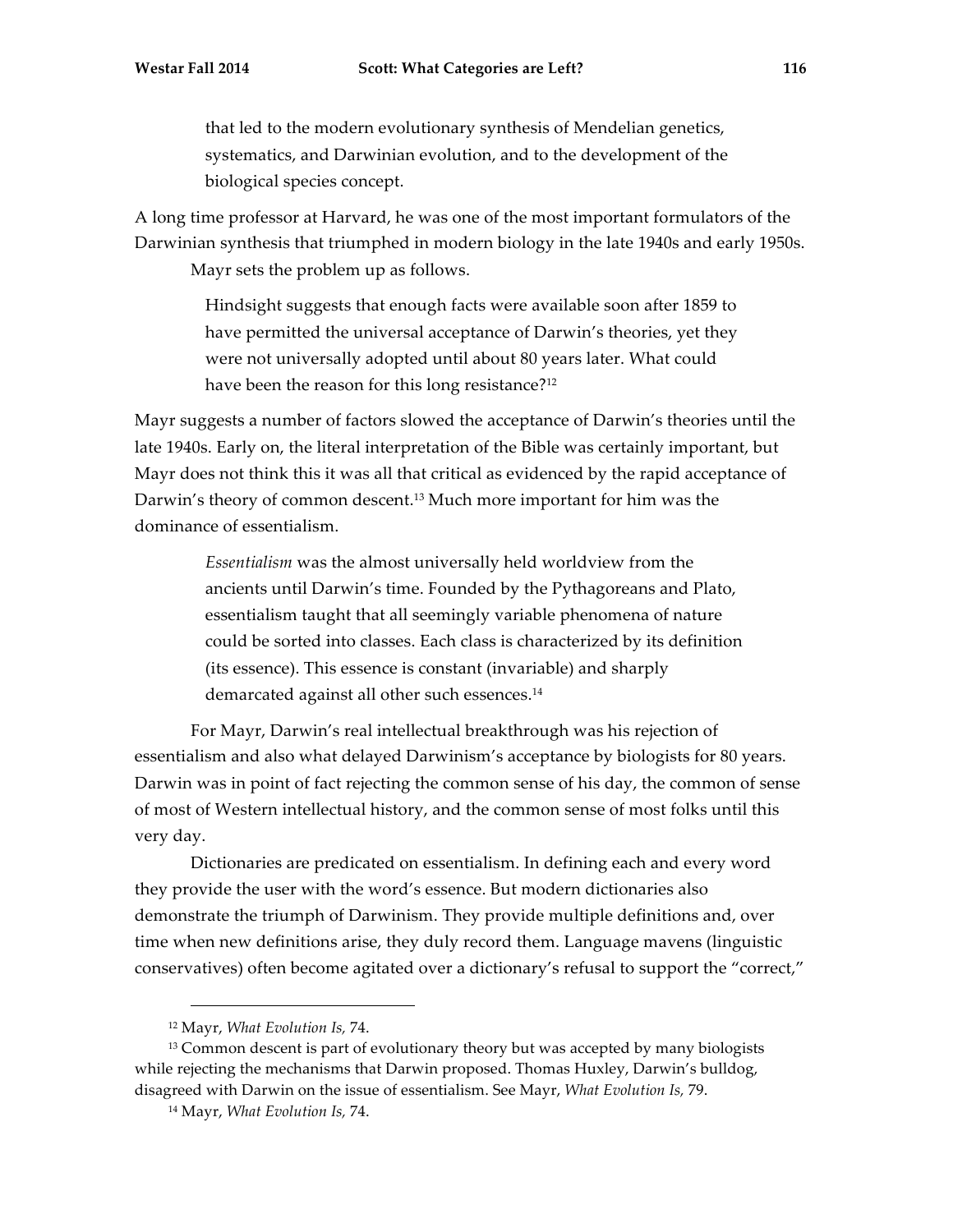that is, the essential, definition.15 I.A. Richards labelled this "the proper meaning superstition," the insistence that words have one and only one proper meaning. He marked that this understanding of words assumes "that water, for all its virtues, in canals, baths and turbines, were really a weak form of ice."16 He was attacking the rhetoric of his day that was governed by essentialism precisely during the 80 year period that essentialism also was blocking the acceptance of Darwinism by biologists.

Darwin rejected looking for the essence and studied instead a population. "What we find among living organisms, he said, are not constant classes (types), but variable populations."17 Darwin was not seeking the essence of a species, some eternal, unchanging (fixed) form, but variability in a population. Where species had been fixed in the older essentialist model, species now became a problem: just what was it? To this day this is a debated problem in biology and its related disciplines. The answers are not essentialist but pragmatic. The most popular, but by no means universal, 18 understanding of a species is the one originated by Mayr:

> Perhaps the most widely accepted species concept is known as the Biological Species Concept (BSC). According to this definition, proposed by the evolutionary biologist Ernst Mayr in the mid-20th century, species are groups of actually or potentially interbreeding natural populations which are reproductively isolated from other such groups.19

In developing his model for evolution, Darwin introduced the concepts of population thinking, chance, and history. Natural selection is the process that mades evolution work. Population thinking, chance, and history refuted essentialism. They eliminated in one fell swoop Plato's forms, Aristotle's essences, the common sense of essentialist thinking that had dominated and in many ways continues to dominate the West.

 <sup>15</sup> See Skinner, David. *The Story of Ain't: America, Its Language, and the Most Controversial Dictionary Ever Published*. New York, NY: Harper, 2012.; Morton, Herbert C. *The Story of Webster's Third: Philip Gove's Controversial Dictionary and Its Critics*. Cambridge England; New York: Cambridge University Press, 1995. *The American Heritage Dictionary* with its editorial panel on usage was a conservative reaction to *Webster's Third International*.

<sup>16</sup> Richards, *The Meaning of Meaning,* 48. For the significance of Richard's argument, see Conley, *Rhetoric in the European Tradition*, 264.

<sup>17</sup> Mayr, *What Evolution Is,* 75.

<sup>&</sup>lt;sup>18</sup> As a birdwatcher this debate affects the identification of birds. Are the Eastern and Western Meadowlarks two species or one?

<sup>19</sup> *Encyclopedia of Life,* http://eol.org/info/468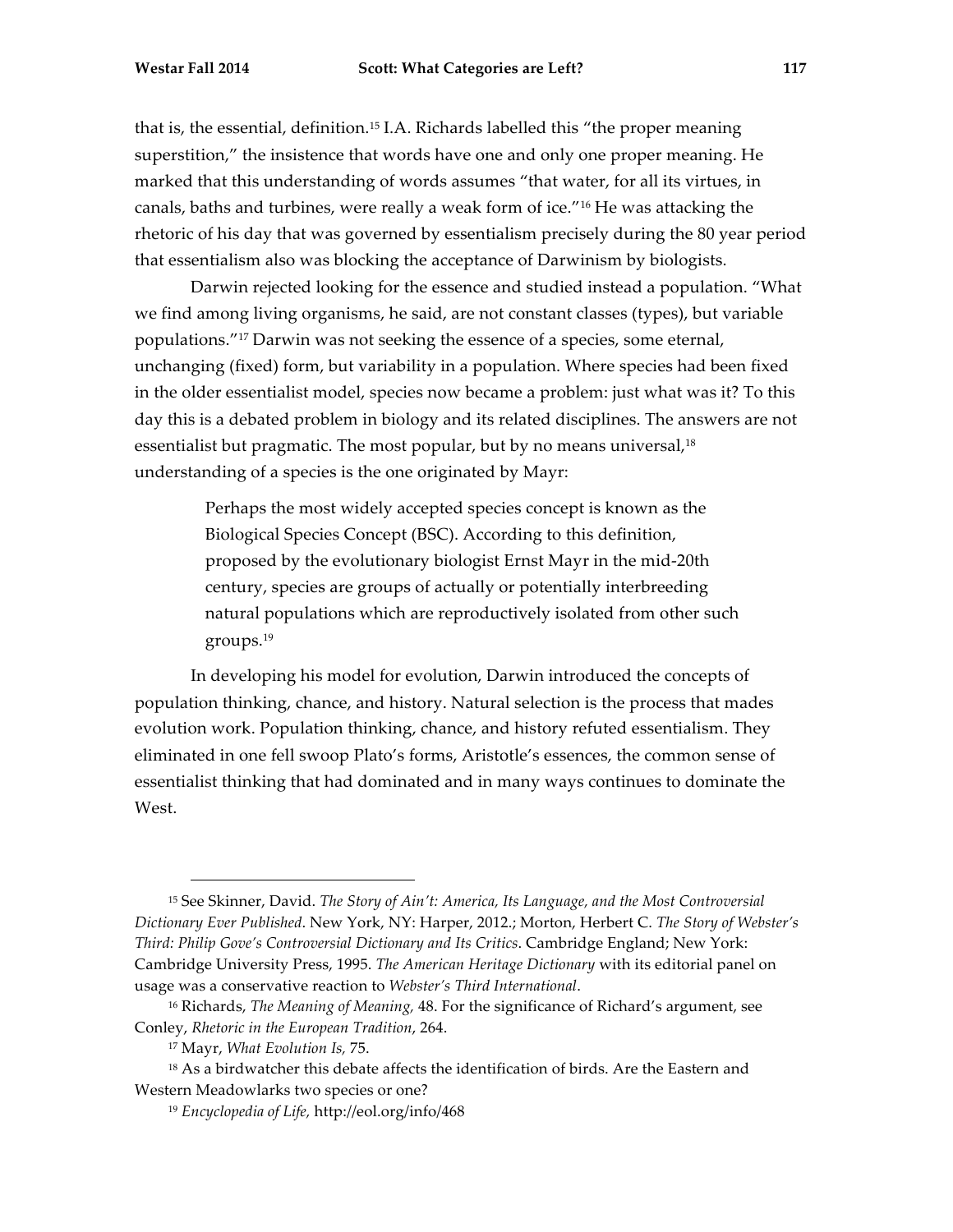Is the evolutionary biological model applicable to the study of early Christianity? There is much we can learn from it. <sup>20</sup> Understanding and adopting its anti-essentialist method is important corrective to our essentialist heritage. As King has shown modern scholarship on Gnosticism has been led off track by falling prey to Irenaeus's dogmatic categories of heresy and orthodoxy. That is, scholarship proceeded along an essentialist line. What King appears to me to be proposing is a model based on population thinking. There is a population with variability. Within that population there will be a great deal of similarity; seldom, if ever, identity; and at its edges, a great deal of difference. King has begun to suggest to a way to describe the variability in that population, but what is missing, it seems to me, is the process, the equivalent of natural selection. Taking King's work seriously requires reconsidering more than the category of Gnosticism. We must abandon the use of the essentialist model, and with it go many, if not most, of our categories.

### **Example: Debate at Antioch**

The debate between Cephas and Paul at Antioch as Paul reports in Gal 2:11-21 provides a good example of how essentialist categories have distorted our understanding. I will follow Brigitte Kahl's "Peter's Antiochene Apostasy: Re-Judaizing or Imperial Conformism?" because I find it the most convincing and cogent analysis of this confrontation in Antioch and because it was positively received in an earlier meeting of Christian Origins Seminar.

The traditional interpretive model used to understand Paul was essentialist and juxtaposed Christianity to Judaism, Gentile to Jew, faith to works, uncircumcision to circumcision, and freedom to slavery. This model has been used to understand Paul's accusation against Cephas: "If you, though a Jew, live like a Gentile and not like a Jew, how can you compel the Gentiles to live like Jews?" (2:14 NRSV) Hans Deiter Betz's analysis of this passage in his Hermeneia Commentary *Galatians* is typical of the traditional understanding.

> By changing back to the observance of Jewish custom and law, the Jewish Christians have only reversed their emancipation from Judaism. When they gave up the observance of the Torah, they also admitted that as a Christian one can be saved without the Torah. Returning to the Torah cannot simply eliminate that first step of denying the existence of Torah observance. 21

 <sup>20</sup> See Stuart-Fox, "Two Views of the History of Historiography and the Nature of History" for intriguing survey of the issues involved.

<sup>21</sup> Betz, *Galatians*, 112)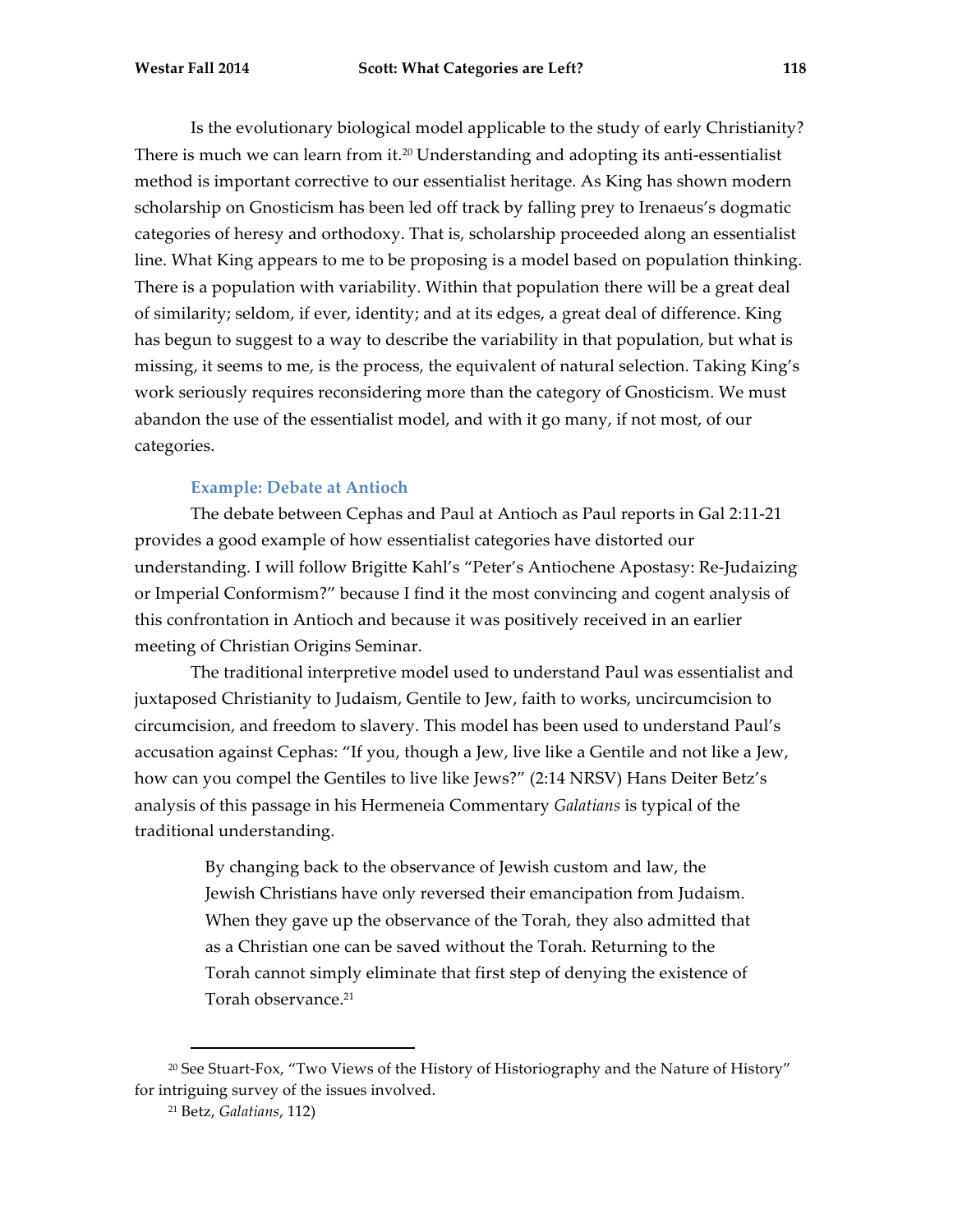As Kahl shrewdly notes about Betz's analysis, "to live like a Gentile" means "to live like a Christian."22 Cephas' hypocrisy lies in asking Gentiles to live like Jews. Betz's interpretation keeps the traditional model firmly in place, equating Gentile with Christian and understanding it to be opposed to Judaism. Betz clearly sees Cephas and Paul at the meeting in Jerusalem abandoning Judaism in favor of Christianity (shifting from one type or essence to another), but then at Antioch Cephas reneges. However, that model is an inappropriate, anachronistic misreading of Paul. Paul did not convert from

Moreover Kahl notes that this reading destroys the rhetoric of Paul's argument. Since Paul is confronting Cephas face to face, one expects a strong rhetorical attack. Instead as Kahl remarks, "Paul all of a sudden becomes exceedingly polite, diplomatic, and pussy-footed."23 Instead of confronting Cephas, Paul gives him "a limp and very strangely worded applause for being a good Christian." This misreading results from misunderstanding the Greek *ethnikōs* as "Gentile," that is, Christian, not Jewish.

Judaism to Christianity, nor did Christianity even exist in this period. The essentialist

categories Judaism and Christianity have misled Betz and distorted his reading.

The rhetoric of Paul's argument would suggest that *ethnikōs* should be understood in a negative sense as an insult to Cephas. Actually this Greek word root does have a negative sense in the New Testament. The root *ethnik-* is used four times in the New Testament, always in a negative sense, which illustrates Paul's usage.

> And if you greet only your friends (*lit:* brothers) what have you done that is exceptional? Even the pagans (*ethnikoi*) do as much, don't they? (Matt 5:47 SV)

The contrast between brothers and pagans makes it clear this is a contrast between insiders and outsiders or, as we might say colloquially, between "us and them."

> And when you pray, you should not babble on as the pagans (*ethnikoi*) do. They imagine that the more they say, the more attention they get. (Matt 6:7 SV)

> Then if he or she refuses to listen to them, report it to the congregation. If he or she refuses to listen even to the congregation, treat that companion like you would a pagan (*ethnikos*) or toll collector. (Matt 18:17 SV)

In each of these cases the *ethnikoi* are those outside, foreigners, and they are viewed as negative examples, definitely lower in status from the perspective of honor. One should do more or better than these foreigners, the pagans or nations, do. The implication: we

 <sup>22</sup> Kahl, "Peter's Antiochene Apostasy," 30.

<sup>23</sup> Kahl, "Peter's Antiochene Apostasy," 31.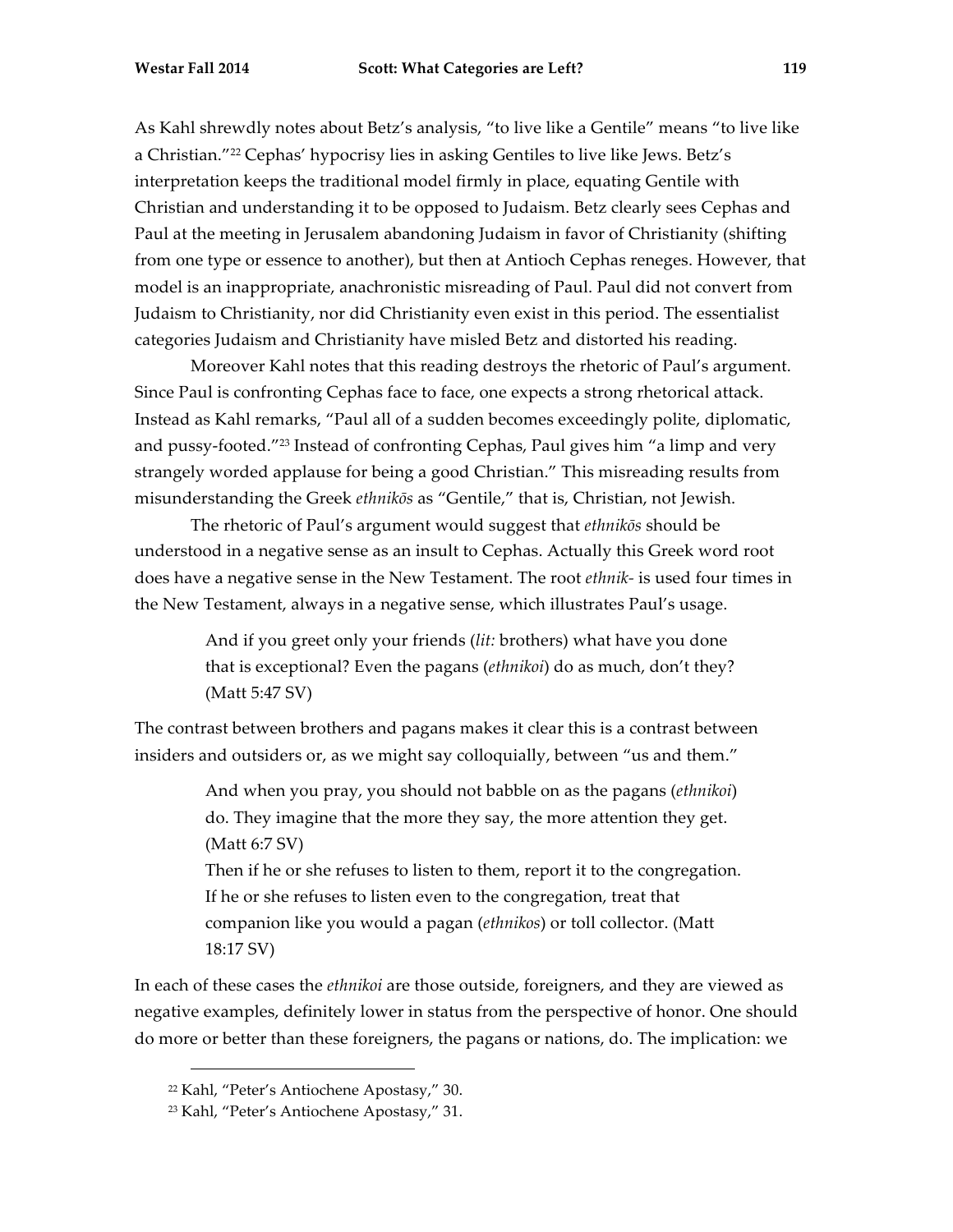are better. In Matthew's gospel this negative view of the nations/*ethnikoi* leads directly to the gospel's conclusion: "make all the nations (*ethnē*) your disciples" (Matt 28:19 BBS). Thus Matthew's community/readers who have seen the nations as their inferiors are now told that their fate lies among them—they are to make them their disciples. Even though Matthew's gospel was written considerably later than Paul's letter, his usage helps us understand how this *ethnik-* word group is employed.

# **Not as a Jew**

When Paul says that Cephas is living like one of the nations and not as a Jew (*ethnikōs kai ouchi Ioudaikōs*) he is not commending Cephas but condemning him. The next verse exposes the Jewish presupposition: "We may be Jews by birth and we may look at people of the nations as ignorant and corrupt" (2:15 SV). From the Jewish point of view, the nations are natural-born sinners, and literally in the Greek Paul refers to them as sinners. Kahl draws what is the "natural interpretation" of Paul's condemnation of Cephas:

> You, Peter, have made a big public show of being a Jew, but in fact I, Paul, tell you, you live like a Gentile sinner, a *goy*: *ethnikōs*. And as a Jew, as you and I know, you should not. You should live *Ioudaikōs*, **not** *ethnikōs*. 24

In Kahl's reconstruction of events, Cephas (and I would add James) have become concerned about the ramifications of these mixed meals in Antioch. How will the imperial officials judge them? Kahl catches the claustrophobic atmosphere of life in the Roman Empire.

> In a situation where everything is over-determined and colonized by civic religion and most of all imperial religion, nothing, not even Jewish law, Jewish identity, and the Jewish God can escape the omnipresent grip of the Roman empire and its idols: *Sin*, in Paul's terminology.25

The perspective from Jerusalem may have had to shift when confronted with the realities of Antioch. Eating together in Antioch in Syria, in the period after the meeting in Jerusalem, sometime in 47–48 CE, is a very different situation than in the Jewish homeland where Judaism is the dominant religion. The young movement is still experimenting. In Antioch, the Roman imperial presence is much more prominent than in Judaea and Galilee. As James and then Cephas see the situation, the mixed meals in

 <sup>24</sup> Kahl, "Peter's Antiochene Apostasy," 31.

<sup>25</sup> Kahl, "Peter's Antiochene Apostasy," 31-32.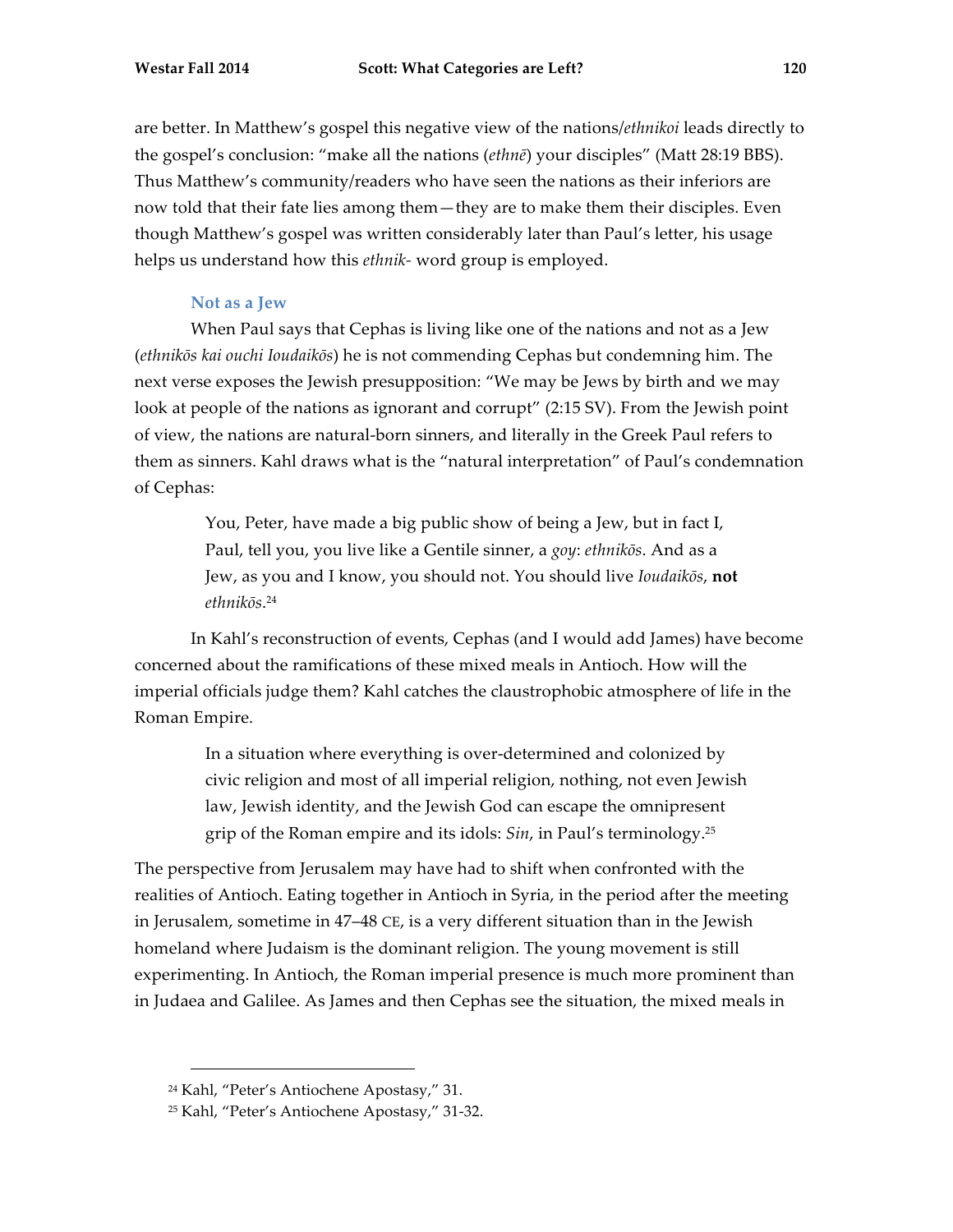Antioch are too dangerous. They are apparently withdrawing from the meals to minimize the danger. They are proposing that those of the nations have three choices.

- 1. They can perform some of the rituals that are required by the imperial religion as part of one's civic duties. Judaism had long worked out an accommodation on this issue.
- 2. They can become fully Jewish by accepting circumcision.

The first option does not appear to have been seriously considered. For Cephas and James the second solution, circumcision, is a pragmatic solution to a dangerous situation, a solution that has the advantage of fitting with established tradition. If neither one of these options is accepted, then the third choice would be obvious:

3. Cephas and the Jews must withdraw from table fellowship.

Paul rejects this offer from a Jewish perspective and accuses Cephas of behaving not as a Jew but as *goyim*, *ethnikōs*, a heathen. Ironically both Paul and Cephas see themselves as acting from a Jewish perspective. For Paul the proposal of Cephas is idolatry; it violates the oneness of God. For Jews the defining characteristic of the nations is that they worship idols. In Paul's earliest letter he commends his converts as having "turned to God from idols, to serve a living and true God" (1 Thess 1:9 NRSV). Or again in the debate about food offered to idols, Paul's position appears clearly:

> What is my point? That meat sacrificed to a pseudo-divinity really is what it is alleged to be, or that an idol is what it is alleged to be? Not at all. My point is that such sacrifices are actually offerings to demons and not to God. I don't want you to become involved with demons. (1 Cor 19:19–20 SV)

Paul argues that the solutions offered by Cephas and James return the nations back to the worship of idols. Their solution acknowledges the primacy of the idol Caesar against the call of the one true God. God has called the nations from the worship of idols to the worship of the one true God in the name of the Anointed. Any backtracking on this call is a violation of God's oneness, an act of idolatry.

Kahl's proposal moves away from the essentialist categories of Christianity versus Judaism, as represented by Betz's analysis. She examines the passage on the basis of its rhetorical expectations. In her analysis it turns out not to be a debate about Christians abandoning the freedom of the gospel and falling back into Jewish practice, but to be intra-Jewish debate on how to deal with the Roman Empire in a context in which Jews and members of the nations are eating together in the name of the Anointed.

Kahl has examined the population and took the language it used seriously and tried to understand it within its own context, not in the context of later theological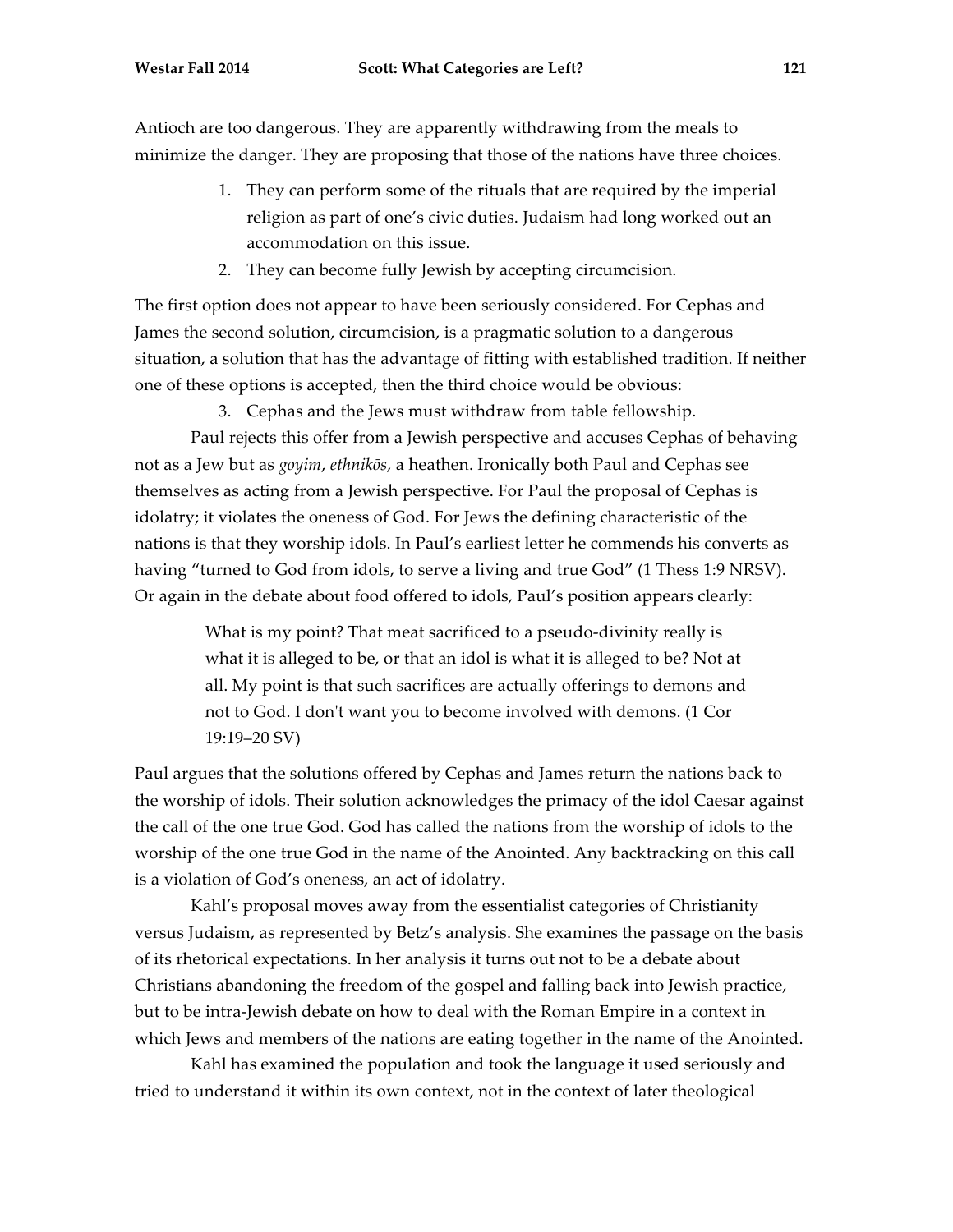debates, as was the case with Betz. She saw that population as mixed, made up of Jews and members of the nations who were eating together while not observing required imperial demands. She does not assume that these are Jewish Christians who lapse back into Judaism. She analyses the situation within its context. The driving force becomes the empire. Meeting or not meeting the demands of the empire is what drives the debate forward.

#### **Marcion**

Jason BeDuhn in his penetrating study of Marcion, *The First New Testament*, has drawn an inference not unlike King's. I quote DeDuhn's conclusion because its points are so reminiscent of King's.

> In short, the acceptance by modern researchers of the claims made about Marcion's handling of the texts included in his New Testament is an example of uncritical adoption of polemic as history. First, Tertullian and his associates in this charge against Marcion are working from an anti-Marcionite bias that shapes their assumptions. Second, they are writing from a position in time that makes it impossible for them to have any sure knowledge of the state of either anything like a New Testament canon or its constituent books at the time of Marcion. Third, we know for a fact that several of their assumptions are incorrect: there was no New Testament canon before Marcion, from which the latter rejected parts unsuited to him; there was no larger Pauline corpus from which Marcion excised the Pastorals; there was no universal, undisputed orthodoxy from which Marcion diverged. All of these are anachronisms that Marcion's later critics project back into the circumstances of his activity. In many cases, Tertullian and Epiphanius claim erroneously that the particular wording of the Evangelion or Apostolikon is Marcion's invention, when in fact we find the same wording in catholic biblical manuscripts. The almost canonical status afforded the accusations made against Marcion, therefore, shows a remarkable lack of critical historical assessment among modern researchers.26

In BeDuhn's reconstruction, Marcion turns out to be not a deviation from pure orthodoxy, but a creative force in the transformation of the movement. The question that now needs to be on our agenda is what drove Marcion in the creation of his New Testament? And what drove Tertullian and Epiphanius to attack him?

 <sup>26</sup> BeDuhn, *The First New Testament* 31.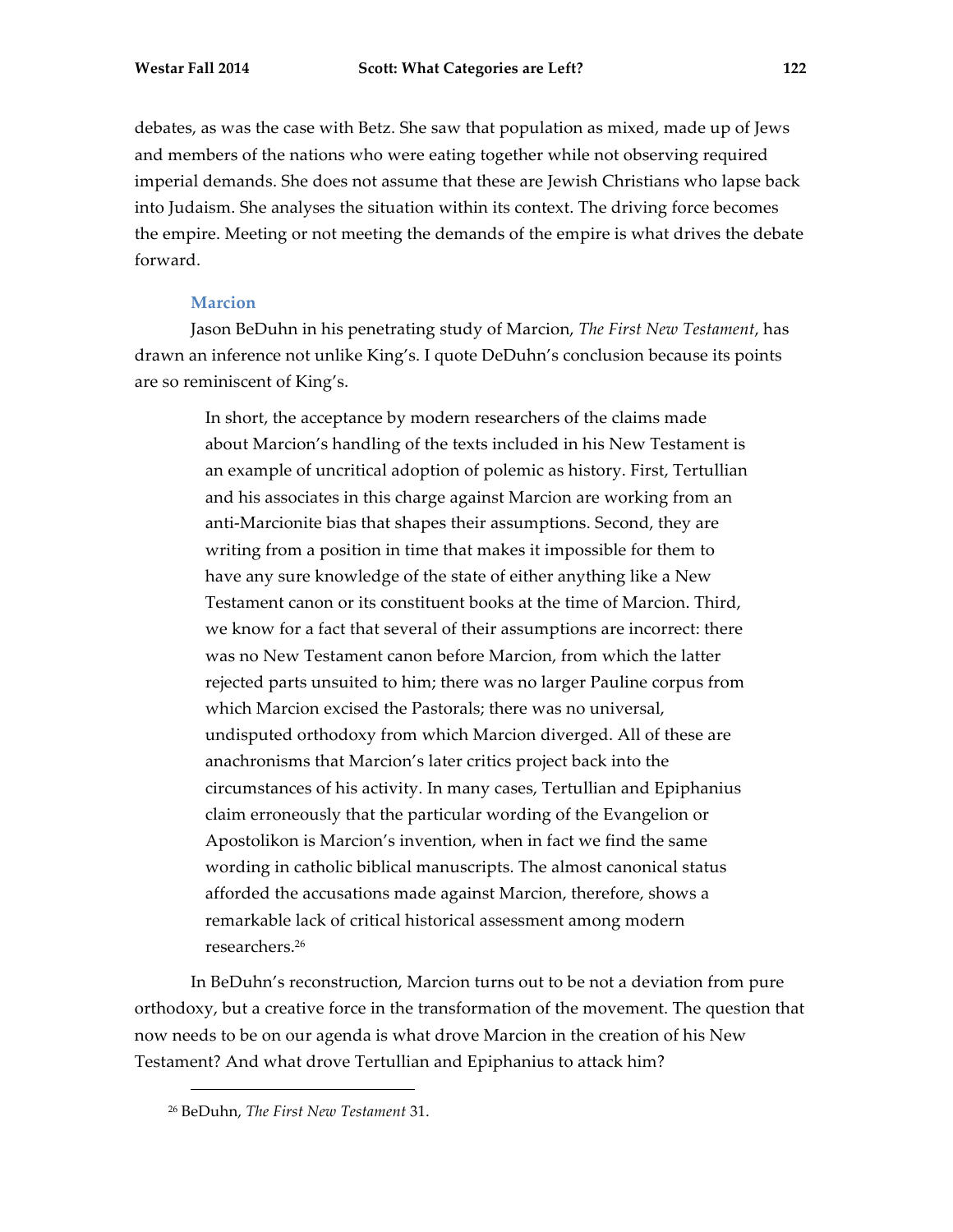### **Other Problematic Categories**

I suspect a major driving force in the period after 70 CE in the emerging selfunderstanding of Christianity was hostility within the empire to Judaism. At least I would propose as a hypothesis that the Christian movement's response to the empire's hostility to Judaism is a major force in the evolution of Christianity.

This reminds us that Judaism itself is a problematic category. Jacob Neusner has long rejected the notion of normative Judaism and has argued that scholarship needs to "learn how to respect the plurality of Judaic religious systems and speak of Judaisms, not Judaism, or 'a Judaism' when we mean a specific religious system."27 Normative Judaism is a type of essentialist thinking applied to Judaism, just as orthodoxy is a type of essentialist thinking applied to Christianity. Daniel Boyarin has been pursuing the borderlines between Judaism and Christianity in an especially intriguing way.28

Less I be accused of Christian exclusivism, Christianity itself is a problematic category. If Gnosticism is problematic, then Christianity is equality so, since Christianity created Gnosticism as the other in order to identify itself. The same of course can be said *mutatis mutandis* about Judaism. Pagan<sup>29</sup> and Gentile<sup>30</sup> are likewise problematic.

This list of problematic categories could made even longer and we must begin to come to terms with how to name things, but we need a descriptive method that considers the variation in a population and is not worried about the essence. We must lay out this variation within the population as it develops over time, showing how change responded to various influences, both internal and external.

To move forward we need to invent our categories anew and discover our method. But King has clearly demonstrated that the essentialist categories are dead.

 <sup>27</sup> Neusner, "Defining Judaism," 6-7.

<sup>28</sup> See especially Boyarin, *Dying for God* and *Border Lines*.

 $29$  Pagan is an especially problematic term since it was only used in the Latin west by ecclesiastical writers. In the East, Hellene or *ethnikos* (Gentile) were used. *Paganos* continued in its secular sense.

<sup>30</sup> As Christopher Stanley, "'Neither Jew nor Greek': Ethnic Conflict in Graeco-Roman Society,"points out, "in social terms, there was simply no such thing as a 'Gentile' in the ancient world," 105.